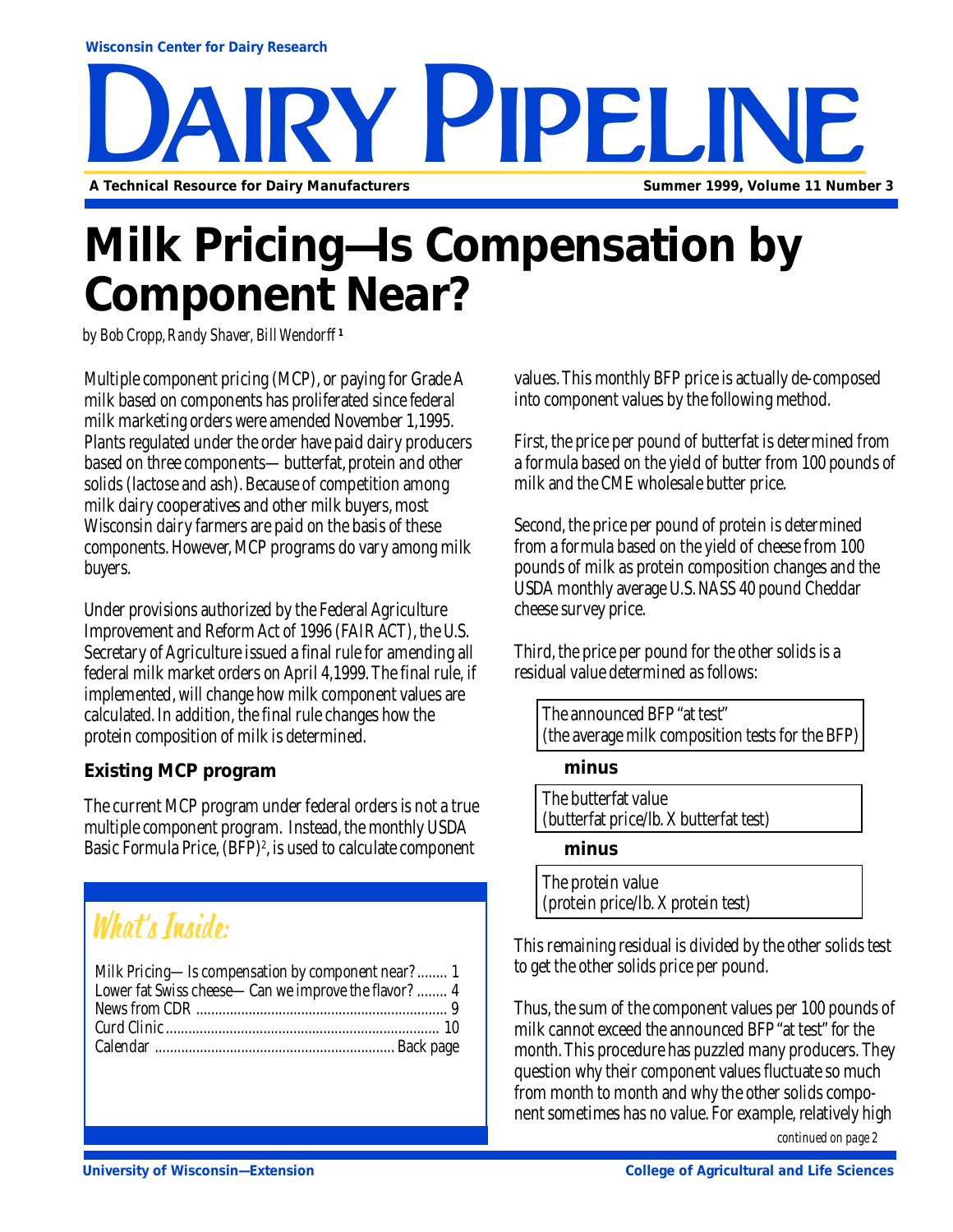butter prices during the summer and fall of 1998 accounted for the major share of the value of the announced BFP. Not only was there no residual value left for the other solids value, but the protein price per pound had to be reduced so that the sum of the component values did not exceed the announced BFP "at test." This confusing scenario meant that the producer protein price had gone down when cheese prices were relatively high. Table 1 summarizes the changes in component values during May through December of 1998.

The announced BFP is another problem related to MCP. The BFP is based on the price that Minnesota and Wisconsin manufacturing milk plants pay dairy producers for Grade B milk. This announced BFP is used as a mover of the class prices under all federal milk marketing orders. However, you'll find very little Grade B milk in Minnesota or Wisconsin, because 93 percent of the milk is now Grade A in both states. So, the current BFP needs to be replaced in the federal order pricing and this replacement will influence how component values are determined.

#### **Proposed MCP**

A major change in the proposed Final Rule for federal order reform makes MCP a true MCP program. Instead of a monthly BFP, with a residual "other solids" value, component values would be based on a new formula. Producers will still be paid for the pounds of butterfat, protein and other solids sold, but the formula will consider the wholesale values of dairy products, the yield of these products as component composition changes, and the cost to make the respective dairy products (make allowance). Residual values will no longer determine component prices. High butter prices will no longer reduce the protein or other solids component values. Instead, each component value would be determined independently. The butterfat price per pound will be based off of the NASS Grade AA survey butter price.

The protein price per pound will be based off of the NASS 40 pound Cheddar block and 500 pound Cheddar cheese survey prices. The other solids price per pound will be based off of the NASS dry whey survey price.3

This change in MCP will reflect the value of milk components more accurately because each value is based on the actual market value of dairy products produced from the components. While the current MCP program is revenue neutral, that is, the sum of the component values cannot exceed the announced BFP "at test," the final rule MCP will not have this revenue limitation. The component values will still vary, simply because the prices of butter, cheese and dry whey vary considerably from month to month and from year to year. But the final rule MCP does influence component values.

#### **Charting the changes**

Take a look at charts 1- 3 (page 3) to see how changes in milk pricing have affected component values. The first chart depicts values prior to January 1996 when dairy producers were not paid on components, but rather on a fat-skim milk basis. As you can see, 60% of the milk value per hundredweight was water, 34% was butterfat, just 2% was protein and 4% other solids.

The second chart shows component values when MCP was implemented to the present (Jan. 1996 through 1998). With MCP programs, water has a zero value. Protein accounted for 44% of the value per hundredweight of milk, butterfat 34% and other solids 22%.

The third and final chart shows component values during Fall of 1999, if the final rule is implemented. As you can see, on average, protein accounts for 58% of the value per hundredweight of milk, butterfat 39% and other solids 3%.

| Table 1. Allhounced Dri and Component values Fel Found, Chicago Federal Order, 1996<br>Other Solids Price<br>Protein Price Per<br><b>Butterfat Price</b> |                      |           |          |           |  |
|----------------------------------------------------------------------------------------------------------------------------------------------------------|----------------------|-----------|----------|-----------|--|
| Month                                                                                                                                                    | <b>Announced BFP</b> |           |          |           |  |
|                                                                                                                                                          |                      | Per Pound | Pound    | Per Pound |  |
| May                                                                                                                                                      | \$10.88              | \$1.7976  | \$1.4524 | \$0.0000  |  |
| June                                                                                                                                                     | \$13.10              | \$2.2251  | \$1.6953 | \$0.0000  |  |
| July                                                                                                                                                     | \$14.77              | \$2.2997  | \$2.0666 | \$0.0688  |  |
| August                                                                                                                                                   | \$14.99              | \$2.5142  | \$2.0014 | \$0.0000  |  |
| September                                                                                                                                                | \$15.10              | \$3.2873  | \$1.1214 | \$0.0000  |  |
| <b>October</b>                                                                                                                                           | \$16.04              | \$2.7949  | \$1.8947 | \$0.0000  |  |
| November                                                                                                                                                 | \$16.84              | \$1.8861  | \$2.4178 | \$0.4090  |  |
| December                                                                                                                                                 | \$17.34              | \$1.4472  | \$2.4693 | \$0.7556  |  |

|  | Table 1. Announced BFP and Component Values Per Pound, Chicago Federal Order, 1998 |  |
|--|------------------------------------------------------------------------------------|--|
|  |                                                                                    |  |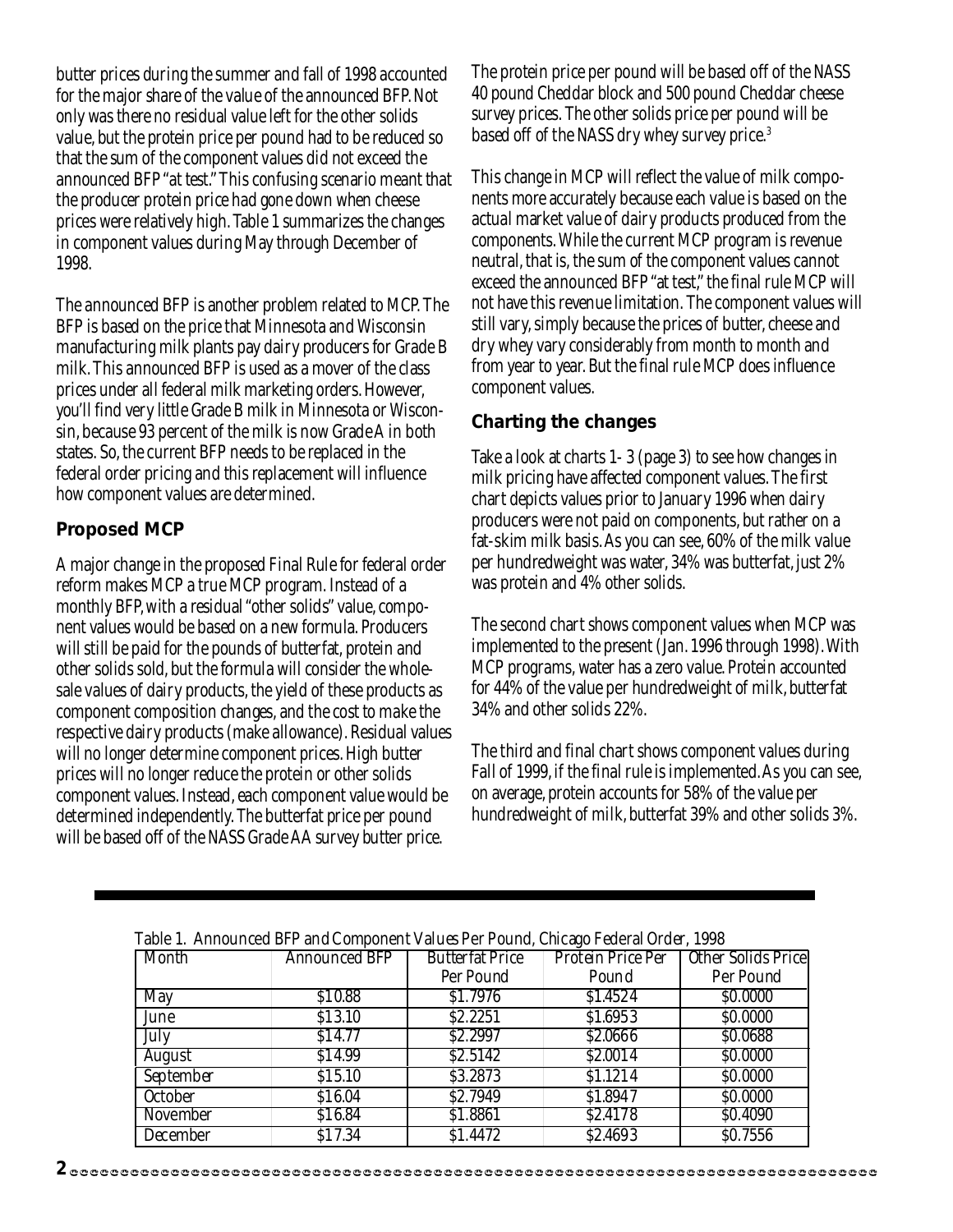#### **Chart 1**

**BFP component values under fat-skim pricing, prior to Jan. 1996**



#### **Chart 2**

**Component values with MCP Jan. 1996 through 1998**



**Chart 3**



**Component values under final rule MCP, Fall 1999**

#### **Another change—Testing for "True" protein**

Protein accounts for the largest share of the per hundredweight milk value under the current and final rule MCP programs. Thus, accurate testing for protein is critical to dairy producers. Testing for "true" protein, as proposed in the final rule, is a move in the direction of more accurate protein testing.

Historically, we have used the Kjeldahl method to test for milk protein, even though milk protein is not measured directly by the Kjeldahl. The test actually measures the nitrogen content of milk, which is multiplied by a factor of 6.38 to convert the Kjeldahl nitrogen reading to milk protein. The Kjeldahl assumes all nitrogen found in milk is contained in protein. However, this is not the case. A portion of the nitrogen in milk comes from non-protein sources, such as urea and uric acid. These other protein sources are called non-protein nitrogen (NPN). Thus, the Kjeldahl method actually measures what is termed "total" protein. The final rule would change this procedure, paying for "true" protein in milk, the total nitrogen minus the NPN, multiplied by 6.38.

#### **What influences "True" Protein?**

#### **Breed of cow**

The NPN portion of milk represents approximately 5% of the total milk N so true protein values would be about 95% of total protein values. However, there are distinct differences in the NPN content of milk from different breeds of dairy cattle. Holstein and Ayrshires average about 4.9% of the total N as NPN while Jersey and Guernsey have below average NPN and Brown Swiss and Milking Shorthorns have above average NPN. Accordingly, Jersey and Guernsey herds would show a higher percentage of true protein than other breeds. The NPN percentage within breeds may vary considerably from 2.8 to 10.6% of total milk N. Therefore, selection of genetics in breeding programs is critical for increasing true protein levels in the milk supply.

#### **Seasonal variation**

NPN levels decrease rapidly after calving to a low at about 5- 10 weeks into the lactation, followed by a gradual increase to the end of lactation. High seasonal temperatures tend to increase the NPN and reduce the true protein in milk. Highest levels of true protein were obtained in milk produced during the winter months.

#### **Milk quality**

Mastitic milk is lower in casein and higher in NPN than milk from normal udders. Researchers have reported a *continued on pg 6*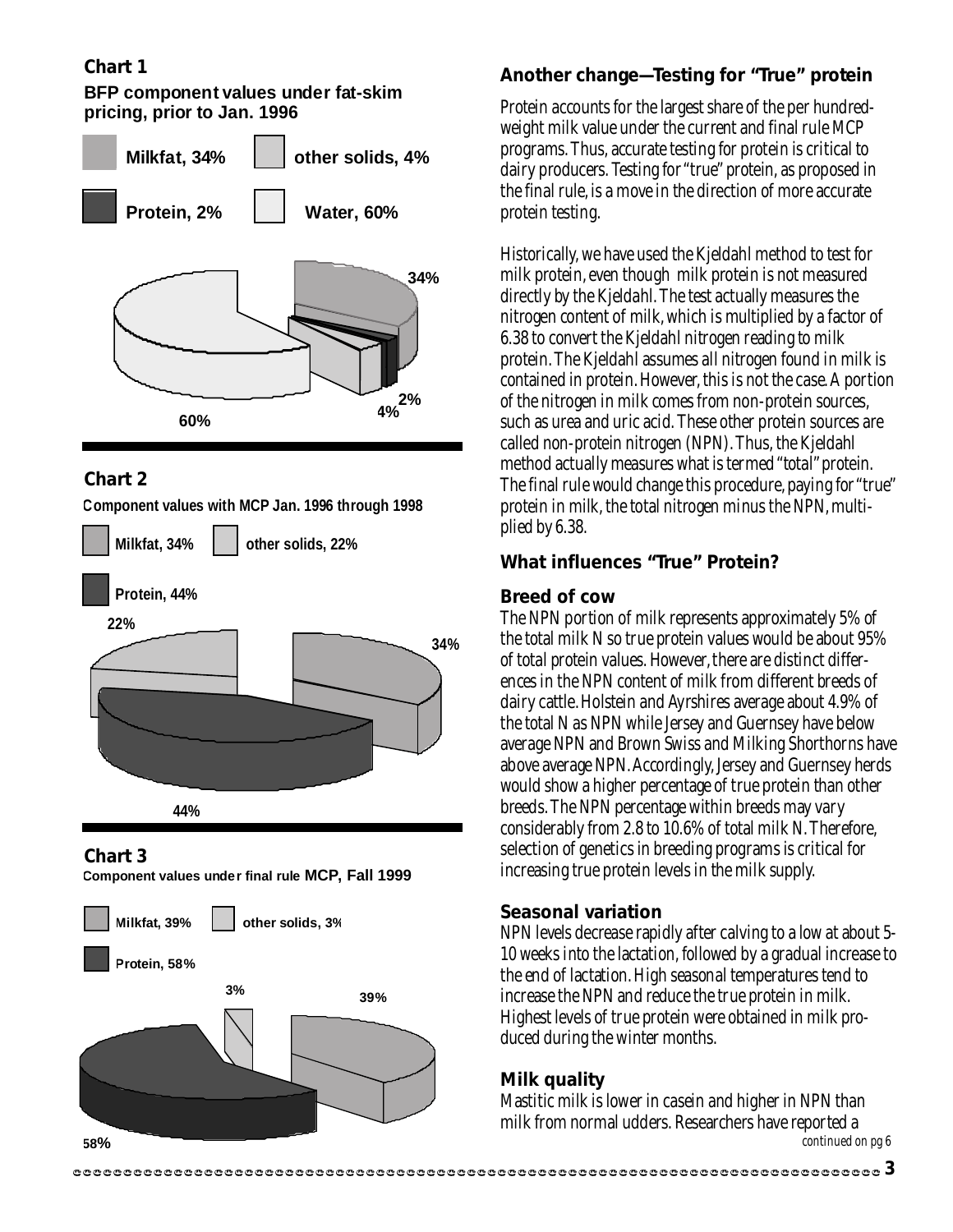### **Lower fat Swiss cheese—Can we improve the flavor?**

*by Amy Dikkeboom, Wisconsin Center for Dairy Research*

Lower fat varieties of food are spreading into every area of the grocery store—including the dairy case. While it has been easy to reduce the fat content of milk, producing lower fat cheese with acceptable flavor and body is still a challenge. Our informal survey of commercial lower fat Swiss cheese produced an array of lower fat Swiss cheeses lacking the typical Swiss flavor. Industry consultants and manufacturers of lower fat Swiss cheese from around the country have also consulted us about this problem. We postulated that adjuncts—non-starter organisms commonly added to enhance cheese flavor—might improve the flavor of lower fat Swiss cheese and we decided to select several and test them.



We targeted three key Swiss flavor components—succinic acid, short branchedchain fatty acids, and furanones. Succinate, in combination with glutamate, gives a full, brothy mouthfeel. The short branched chain fatty acids impart a fruity/sour flavor, which comes from 2 -methyl butyrate and 3-methyl butyrate, and 2 methyl propionate. The furanones are sweet and nutty. The furanones and the succinate must be present to give a good nutty flavor, but it is the addition of the 2 and 3 methyl butyrates that give the "swissy" flavor characteristics.

According to Ed Dudley and Jim Steele, at the University of Wisconsin, there are three different, potential metabolic pathways for the production of succinate in cheese: glycolysis, citrate fermentation and proteolysis. (See Figure 1) Note the aspartate to fumarate pathway, where ammonia is released. This amino acid me-



tabolism explains, in part, why the pH of Swiss cheese increases from 5.56 at 4 months, to 5.94 at 6 months. The other influence is the metabolism of lactic acid to more protonated acids.

Crow and Turner described two potential pathways for the formation of succinate. In one pathway, the enzyme carboxytransphosphorylase catalyzes the reaction of propionic acid and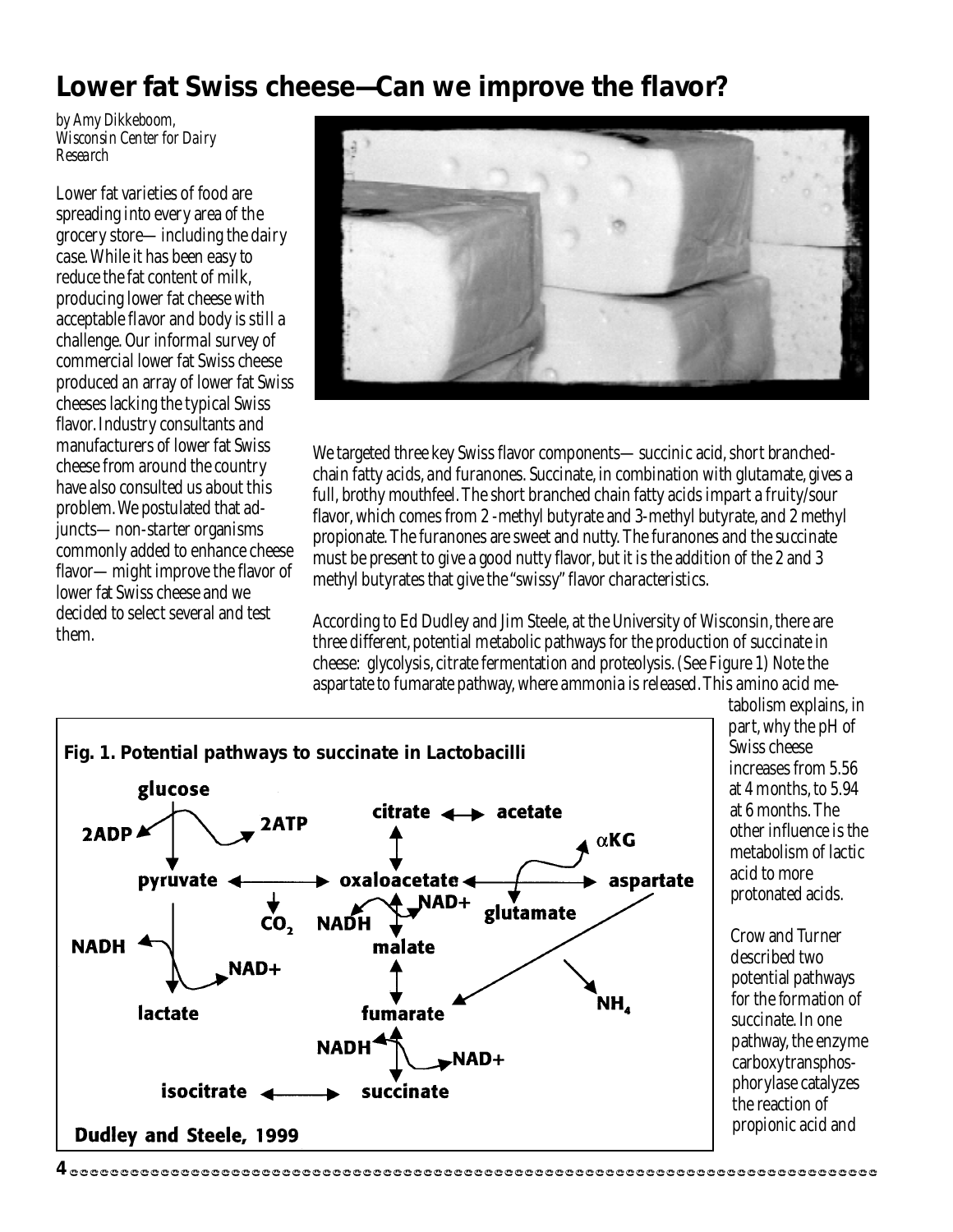carbon dioxide, forming succinic acid. The net effect is that propionic acid levels are decreased in the Swiss, giving a tart, fatty acid flavor. The  $\mathrm{CO}_2$  levels are also decreased, and eye formation is suppressed. Since succinate by this pathway depends on increased propionic acid levels and its conversion to succinate, propionate is directly related to succinate levels. Thus, there is less flavor when there is restricted development of propionate in Swiss cheese because succinate is not formed. A second pathway for succinate production occurs when metabolism of aspartate to succinate occurs. We chose to supplement the succinate producing propionibacteria with a *Lactobacillus* adjunct (RL3).

#### **Selecting adjuncts**

We selected adjuncts based on their performance in other varieties of cheese, and on their ability to produce specific flavors. We chose *Lactobacillus helveticus* LH 32 because it is a proteolytic starter adjunct that increases the sweet, nutty flavor intensity, and also the fruity/sour intensity. A succinic acid producing *Lactobacillus* species (RL3); and Lila, an esterase positive *Lactobacillus casei* were also chosen to increase specific flavor attributes of lower fat Swiss cheese. Previously, we used LH32 to accentuate flavor development in other cheeses such as Parmesan, Gouda and Manchego. RL3 was initially isolated from aged Cheddar cheese, and was chosen because of its ability to produce high levels of succinic acid and furanones. Lila, an esterase positive adjunct, was also isolated from aged Cheddar cheese. Its ability to release moderate levels of volatile short N-chain free fatty acids has enhanced the overall cheesy flavor characteristic in other reduced fat cheeses.

| Table 1                        |                                                                |
|--------------------------------|----------------------------------------------------------------|
| <b>Desirable Swiss Flavors</b> |                                                                |
| <b>Sweet, Nutty</b>            | Furanones and $\alpha$ dicarbonyl<br>reaction flavor compounds |
| <b>Full, Brothy</b><br>(Nutty) | Succinate, glutamate                                           |
| "Swissy"<br>(Fruity / Sour)    | 2 methyl butyric, 3 methyl<br>butyric, 2 methyl propionic      |
| <b>Generic Cheesiness</b>      | Volatile free fatty acids                                      |
| <b>Sharpness</b><br>(Pungency) | <b>Propionic, Acetic and</b><br>Lactic acid                    |

*Preininger et al, Zebensm, Inter Forsch, 1996*

Preininger et al, identified the influence of flavor compounds on Swiss cheese. (Table 1) Subsequently, we were able to introduce the succinic acid into the flavor system via bacteria. Dr. Robert Lindsay and his lab from the University of Wisconsin were able to isolate a strain of *lactobacillus* from Cheddar cheese, the RL3, which produced high levels of succinic acid.

#### **Manufacturing schedule**

Our manufacturing schedule was based on previous trials that had given us good eye formation, included pre-acidifying the milk with acetic acid (using a ratio of 1:4 of acetic acid:water). Adjuncts were added either as a single culture, or in combination. A whey dilution step was included, and the cooking temperature was limited to 38˚C. Cheeses were hooped, pressed, brined, pre-cooled for 10 days, then placed in a 22˚C warm room for 21 days. The cheeses were then aged in 2˚ or 7˚C incubators.

The adjuncts we used included LH32 (as a commercial frozen pellet), and RL3 and Lila strains which were grown in MRS broth overnight. The pH of the cheeses at brining was 5.19, 5.21 at 1 day, 5.87 at 4 months, and 5.94 at 6 months. The pH measurements were quite high, which we attribute to both the metabolism of the amino acids and lactic acid.

The composition of the unstandardized milk used for cheese making resulted in a C:F of 2.10. Average cheese composition at 2 months gave a moisture content of 44.5, and a fat content of 14.3. The FDM is a 25.8, which is a 40% reduction based on the minimum legal description of a full fat Swiss cheese.

*continued on page 8*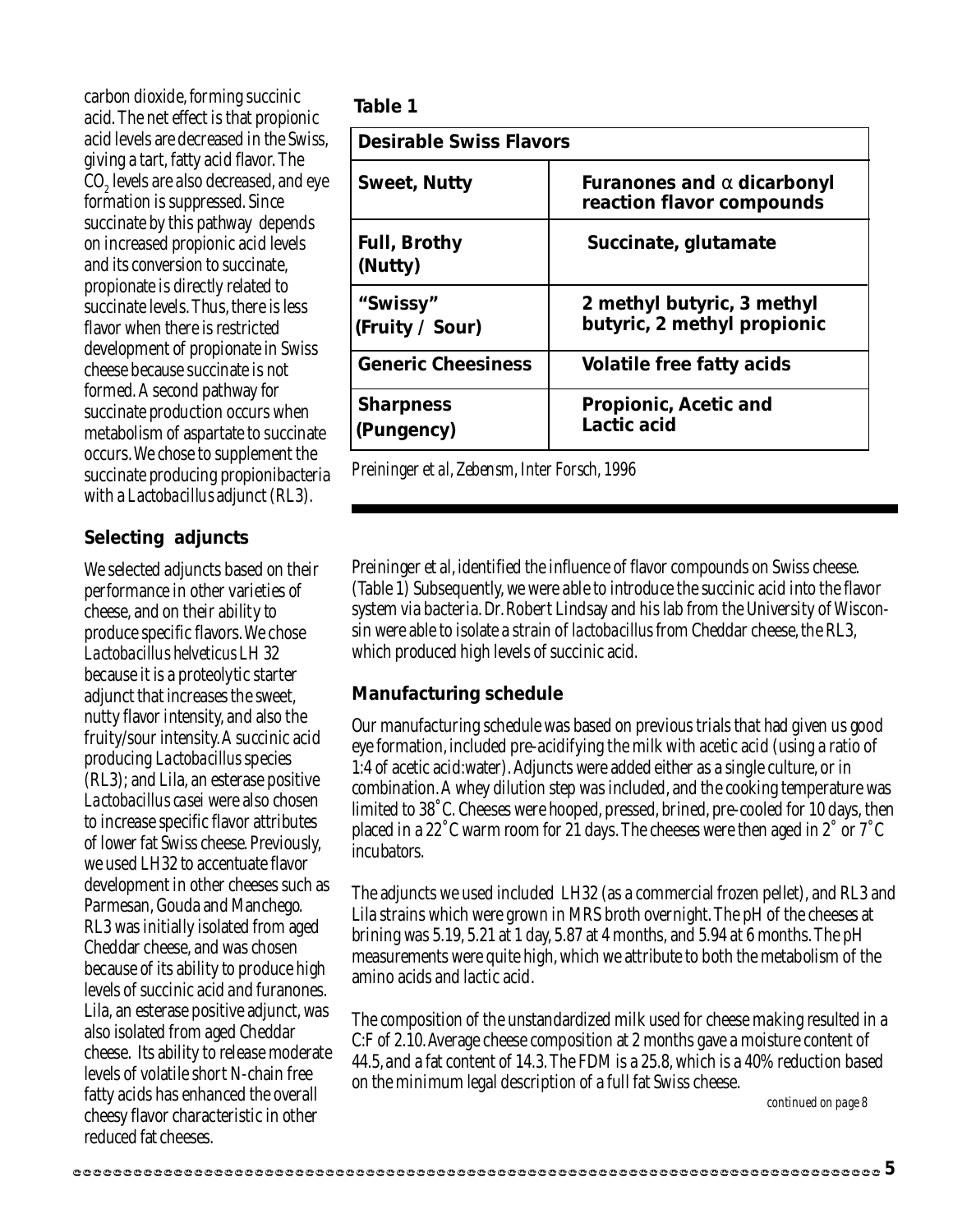small but significant relationship between SCC (Somatic Cell Count) and NPN. Plasmin in mastitic milk can breakdown up to 20% of the ß-casein in milk prior to processing. Also, proteolytic enzymes from psychrotrophic bacteria can break down casein and increase the NPN content of milk. For this reason, PI counts on raw milk should be kept to a minimum.

#### **Testing Procedures**

Currently, most milk protein testing is done with infrared milk analyzers using Kjeldahl total N as a basis for total protein calibration. In 1991, the Assn. of Official Analytical Chemists approved a procedure for determining true protein (TP) and NPN in milk. TP could either be determined indirectly by determining total Kjeldahl protein and subtracting the NPN or precipitating the proteins with trichloroacetic acid and determining the TP content of milk directly.

True protein concentrations determined by infrared analyzers would represent an accurate measurement of the usable protein constituents of milk and would be a fairer basis for determining true value of milk constituents for both producers and processors.

#### **Feeding**

Diet affects milk composition and component yields in

dairy cows. Adequate neutral detergent fiber (NDF) is needed in the ration to maintain normal cud chewing, rumen pH and 3.5% milkfat test. Nutritionists and dairy producers are constantly striving to improve milk yield without depressing the milkfat test. Since producers are paid for their yield of fat, it is extremely important to evaluate the way a diet intervention changes both milk yield and the fat test.

Diet also influences milk protein. However, the potential for dietinduced variation in milk protein test is lower than for milkfat test (.1-.3% units versus .5-1% units). Analyzing milk for true protein rather than total protein will lower protein test .1 to .2% units. This should

not lower the milk price if the dollar value of protein is increased enough to compensate for the drop in protein content. However, there are differences in how diet interven-

tion influences milk true protein versus total milk protein. Focusing on milk true protein provides a better framework for evaluating the adequacy of diet formulation, efficiency of protein utilization, and the economics of feeding programs.

#### **Summary**

The U.S. Secretary of Agriculture is in the process of federal milk marketing order reform, as required by the 1996 FAIR ACT. Out of this reform two major changes in MCP may occur. First, it will be true MCP program since the value of each component value will be determined independently from wholesale prices of dairy products. Second, testing for "true" protein will be direct rather than estimated from testing of total nitrogen in milk. Both changes will more accurately reflect the component values in milk marketed by dairy producers. These proposed changes in MCP would more accurately reward dairy producers for the value of milk marketed.

1 Bob Cropp, Randy Shaver, and William Wendorff are Professors in the Departments of Agricultural and Applied Economics, Dairy Science, and Food Science, respectively, College of Agricultural and Life Sciences, University of Wisconsin-Madison. Each is also an extension specialist with University of Wisconsin Cooperative Extension.

> 2 See USDA's Final Decision on Multiple Component Pricing for Midwest Federal Milk Marketing Orders, Marketing and Policy Briefing Paper, No 53, Department of Agricultural and Applied Economics, University of Wisconsin-Madison for details on component calculations.

> > 3 For details of the pricing formulas see "Federal Order Reform: The Final Rule," marketing and policy briefing paper No. 68, Department of Agricultural and Applied Economics, University of Wisconsin-Madison.

*Editor's Note:*

**www.aae.wisc.edu/future** This is a condensed version of the original article. For more information, including the complete text, check the following website:

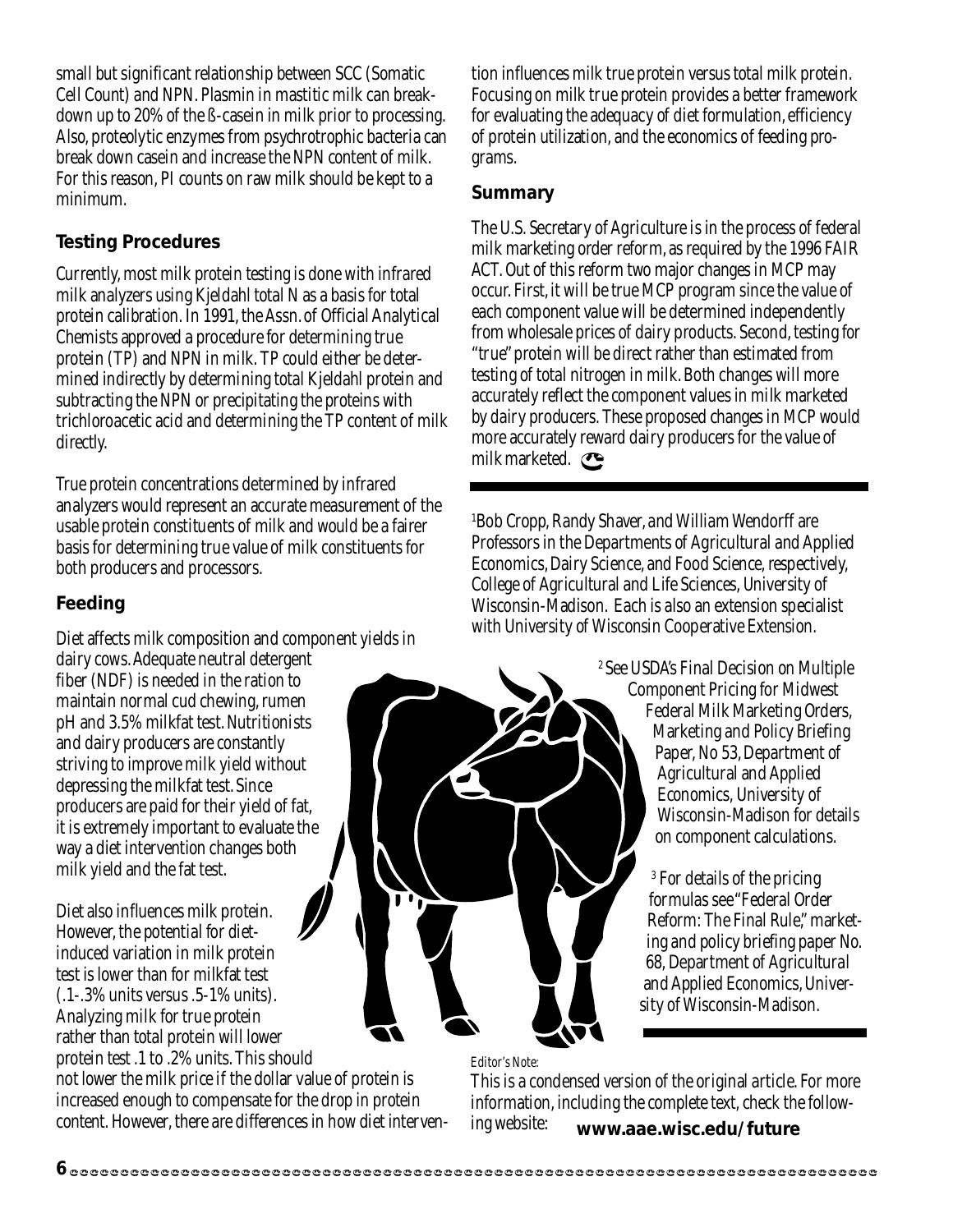## News from CDR

CDR welcomes Rani Govindasamy-Lucey, who is now working with Mark Johnson and the cheese group. Rani adds some international style as well as both an interest and experience in dairy research. She comes to us from Singapore via New Zealand—while earning her Ph.D. at the National University of Singapore, Rani also did some work at Massey University in New Zealand. After graduation, she returned to New Zealand to work as a food scientist, and eventually found her way to the New Zealand Dairy Institute, where she worked on a research project focusing on bacteria and cheese making. Rani is settling into her new job, getting to know a new country and looking forward to her first Wisconsin winter.

Christian Westing is another new person you might meet at CDR. Christian is a student from the University of Applied Science in Hanover, Germany, and he is doing a four month internship at CDR. Christian grew up in Hilten, (Germany) where his parents have a dairy farm. Then, he spent two years in a dairy plant apprenticeship making cheese and yogurt. Christian will be working with Mark Johnson and Jim Path while at CDR. He plans to finish his education and seek a career in dairy management.



*Rani Govindasamy-Lucey, Ph.D.*

#### **ADSA presentations**

The Lower fat Swiss project, described on page 4, was originally presented by Amy Dikkeboom at the American Dairy Science Assoc. meeting in Memphis, Tennessee. Other CDR presentations included Matt Zimbric's "Newly Developed Melt Procedure" and Carol Chen's "Comparative study of milk standardization methods and initial milk solids in the manufacture of 50% reduced fat Cheddar cheese."

#### **Tours/Visitors**

USDEC sponsored group from Asia met with the whey applications group to discuss dried whey applications.

Staff from Wisconsin Department of Commerce visited CDR to see what we do and how we do it.

Wisconsin Milk Marketing Board sent their newest members over to meet us and see how we fit in the dairy world in Wisconsin.

Regulatory officials from the food and dairy section of the Turkmenistan government stopped by CDR while visiting Wisconsin.

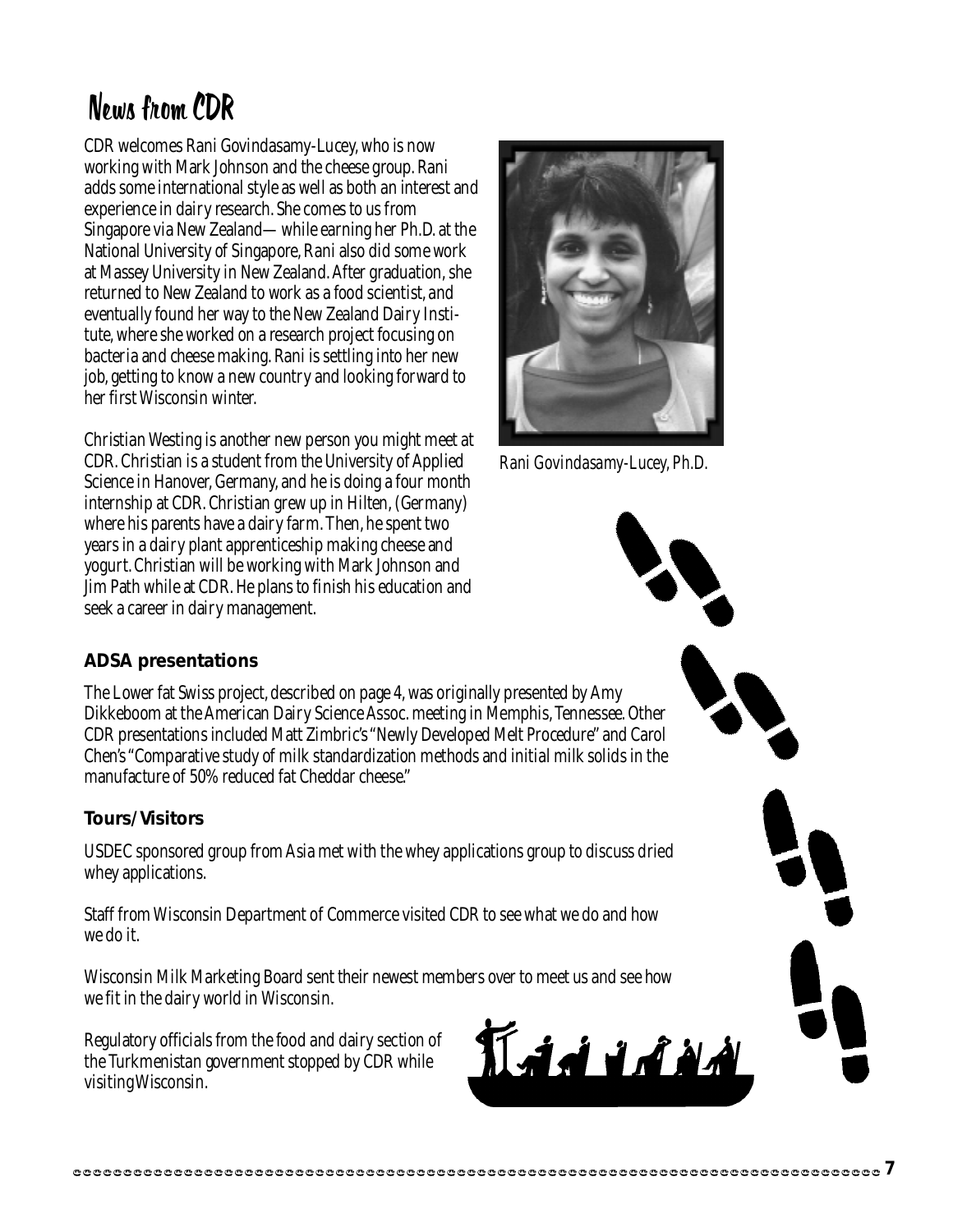### **Table 2. Assessing Swiss flavor notes in experimental cheeses** Swiss flavor notes

| <b>Expert panelists</b> | control, 2°C<br>$\boldsymbol{+}$ | LH32, 2°C<br>$\pm$       | RL3, 2°C       | Lila, 2°C |
|-------------------------|----------------------------------|--------------------------|----------------|-----------|
|                         |                                  |                          | RL3, Lila, 2°C |           |
|                         |                                  | LH32, RL3, 2°C<br>$\div$ |                |           |
|                         |                                  | LH32, RL3, Lila, 2°C     |                |           |
|                         |                                  |                          | RL3, 7°C       |           |
|                         |                                  | 1/2 LH32, 1/2 RL3, 2°C   |                |           |
| <b>10 Cheeses</b>       |                                  | 1/2 LH32, 1/2 RL3, 7°C   |                |           |

| <b>Consumer Panelists</b> |                        | <b>RL3, 2°C</b>      |  |
|---------------------------|------------------------|----------------------|--|
|                           |                        | LH32, RL3, Lila, 2°C |  |
|                           | 1/2 LH32, 1/2 RL3, 7°C |                      |  |
| <b>4 Cheeses</b>          | 1/2 LH32, 1/2 RL3, 2°C |                      |  |

#### *continued from page 5*

#### **Evaluating flavor**

A small group of five to 10 expert graders evaluated flavor at 4 and 6 months to presecreen the samples and assess the quality of the cheeses, comparing them to high quality commercial samples of Swiss cheese. (See Table 2.) Four cheeses (ages ranging from four to seven months) were picked to verify consumer sensory acceptance. A cheese containing RL3 and LH32 and another one containing RL3 and LH32, ripened at 7˚C were chosen for evaluation because of their high Swiss flavor characteristics. A cheese containing only the adjunct RL3 and another one containing the combination of RL3, Lila, and LH32 were chosen to assess whether the consumer panel would accept a reduced fat Swiss that the expert panel found either slightly unclean or harsh. Both cheeses were judged to have unacceptable Swiss cheese flavor by the expert panel.

| + present |
|-----------|
| - absent  |
|           |

*The expert panelists tasted 10 cheeses to assess the Swiss flavor notes in the cheeses. Four of the ten were chosen for a consumer taste panel.*

The cheese which contained only RL3 was only marginally acceptable to the consumer panelists. RL3 alone does not increase the succinate to a desirable level, resulting in a cheese that lacks flavor. It does have a high level of succinic acid, but without the other flavor compounds, we don't get the desired Swiss flavor. We concluded that all flavors need to be balanced, and that you can't rely on succinic acid alone for good flavor. One of the comparison cheeses we used, an Aged Swiss, which was a high quality commercial cheese picked off the shelf, had a low succinic acid value. It was still a good cheese because the key flavor notes were all balanced.

Consumer panelists agreed with the expert panel when they noted that the experimental cheese (RL3, Lila and LH32), a less acceptable cheese, lacked Swiss flavor, was bitter, and the texture was too rubbery.

Both panels detected Swiss flavor notes in the combination of RL3 and LH32, ripened at 2˚C. Although this cheese had some flavor development, the same combination ripened at 7˚C had more. This

**8**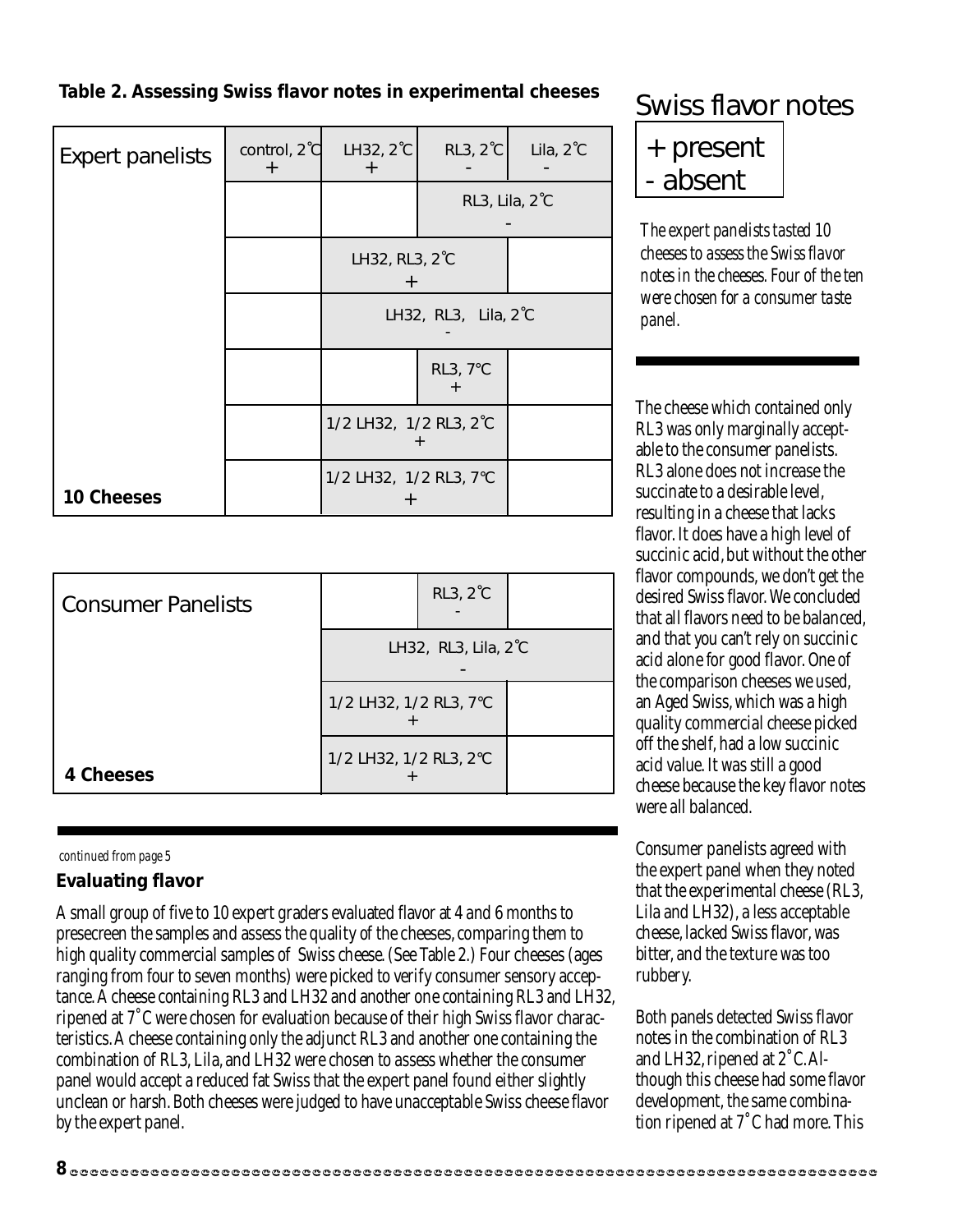finding suggests that consumers will accept a lower fat Swiss cheese with appropriate Swiss flavor notes.

#### **Combining adjuncts improves flavor**

Our goal was to test the feasibility of using adjunct cultures to improve the flavor quality of lower fat Swiss cheese. A combination of two adjuncts, RL3 and LH32, resulted in a 40% reduced fat Swiss cheese with accurate, desirable full-fat like Swiss cheese flavors. We believe they worked because the short branched chain fatty acids in the LH32 imparted the nutty, sweet flavors and the Swiss notes that we were looking for. We also noticed that halving the amount of adjunct produced a better cheese. Too much LH32 imparts off flavors to the cheese, an observation that we made in previous cheese making trials.

The combinations that did not work contained the Lila strain. These cheeses did not have an acceptable level of the Swiss flavor notes that we were looking for. The Lila strain was originally added to impart an volatile short N-chain fatty acid flavor, however, that extra flavor intensity was not needed.

Our study suggests that adjunct cultures can be chosen to provide specific flavor characteristics in lower fat Swiss cheese. We are continuing to study these adjuncts and flavors; we are particularly interested in the ecology and synergism of the total lactobacillus and propionic acid bacteria population in the cheeses.  $\mathbf{\mathfrak{S}}$ 

#### **References**

Crow, V. L., Turner, K. W., New Zealand J. of Dairy Sci. 21: 217-227, 1986.

Dudley, E.G., Steele, J. 1999. Production of succinate by *Lactobacillus plantarum*, *Latobacillus casei*, and *Lactobacillus rhamnosus*, abstr.0-72, pg 509. *In* Abstracts of the American Society for Microbiology 99<sup>th</sup> General Meeting, American Society for Microbiology, Washington, DC.

Preininger, M., Warmke, R., Grosch, W. Z Lebensm Unters Forsch 202:30-34, 1996.

## Calendar, continued

Feb. 1-2 Wisconsin Dairy Field Reps Conference. Madison, WI. Call Bill Wendorff at (608) 263-2015.

Feb. 22-23 Wisconsin Process Cheese Short Course. Madison, WI. Call Jim Path at (608) 262-2253 or Bill Wendorff at (608) 263- 2015 for more details.

Mar. 14 Wisconsin CIP Workshop, Madison, WI. This one-day hands-on workshop will cover the basics of clean-in-place (CIP) systems and methods of monitoring cleaning efficiency. Program Coordinator: Dr. Bill Wendorff (608) 263-2015.

Mar. 15 Dairy HACCP Workshop, Madison, WI. This one-day workshop will cover design and implementation of HACCP plans in dairy plants. Program coordinator: Marianne Smukowski, (608) 265-6346.

(NOTE: The CIP Workshop and Dairy HACCP Workshop together fulfill the requirements for the Master Cheesemaker Safety Short Course.)

Mar. 27-31 Wisconsin Cheese Technology Short Course. Madison, WI Program Coordinator: Dr. Bill Wendorff, (608) 263-2015.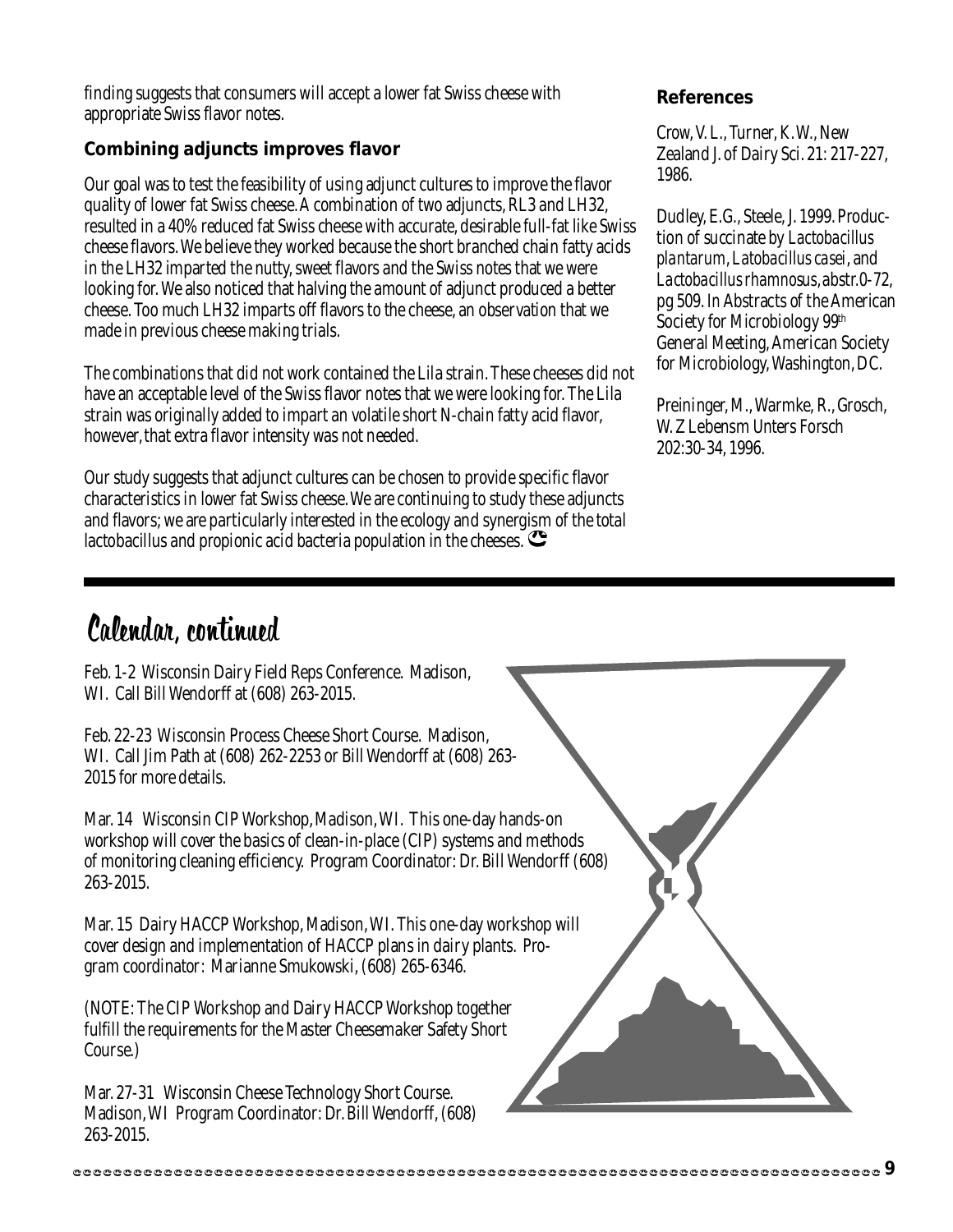## Curd Clinic

*Curd clinic doctor for this issue is Eric Johnson, Professor, Food Microbiology and Toxicology. This summer Dr. Johnson was honored by the International Association of Milk, Food and Environmental Sanitarians (IAMFES). He received the Educator Award, honoring outstanding service to the public and IAMFES. If you have questions about this article, you can reach Dr. Johnson at (608) 263-7944.*

Questions for the Curd Clinic? Write to: CDR, *UW Dairy Pipeline* 1605 Linden Dr. Madison, WI 53706 FAX: 608/262-1578 e-mail: Paulus@cdr.wisc.edu

 It seems like outbreaks of *Listeria monocytogenes* in food are becoming more common. During the most recent outbreak I read somewhere that people can be carriers of *Listeria monocytogenes,* although they show no signs of illness. Is this true? What are the implications for dairy plants?

 *Listeria monocytogenes* has been recognized as a human pathogen A. for over 70 years, but the 1985 Jalisco cheese outbreak in California made it infamous within the dairy industry and established the organism as an important foodborne pathogen. Human disease caused by *L. monocytogenes* usually occurs in high-risk human groups, including pregnant women, neonates, and immunocompromised adults, but it can occasionally infect persons who have no obvious predisposing condition. The symptoms range from a mild flu-like condition to very serious complications, including abortion, meningitis, and death. The fatality rate of about 25% is tragically high compared to many other foodborne illnesses.

*L. monocytogenes*, a very hardy bacterium, is found in many ecological niches—soil, water, decaying vegetation (including silage), and the intestinal tracts of humans and animals. Numerous studies have documented that *L. monocytogenes* can infest the gastrointestinal tract of humans without causing listeriosis. Widely varying rates of fecal carriage have been reported (0 to 77%). Some of this variation may be attributed to differences in the populations studied, culture techniques, and specimen handling. For example, a 77% rate of fecal carriage was reported in laboratory workers who routinely handle *L. monocytogenes*, a 9.7% rate in employees from a cheese plant, 0.8% rate in 2000 healthy food handlers, and a 2.7% fecal carriage rate in healthy pregnant women. The rate of fecal carriage was higher than the average in household contacts of cheese plant employees or in household contacts of pregnant women with listeriosis. The human fecal carriage rate is generally higher in the summer months of July in August.

> Since *L. monocytogenes* is commonly found throughout the environment, and is relatively resistant to many sanitization procedures, avoiding colonization of plants and product contamination presents a difficult challenge. Refrigerated food plants that produce moist, minimally processed products such as cheeses, provide ideal conditions for *L. monocytogenes* colonization and survival, often in hard-to-clean locations such as condensers, floor drains, and "nooks and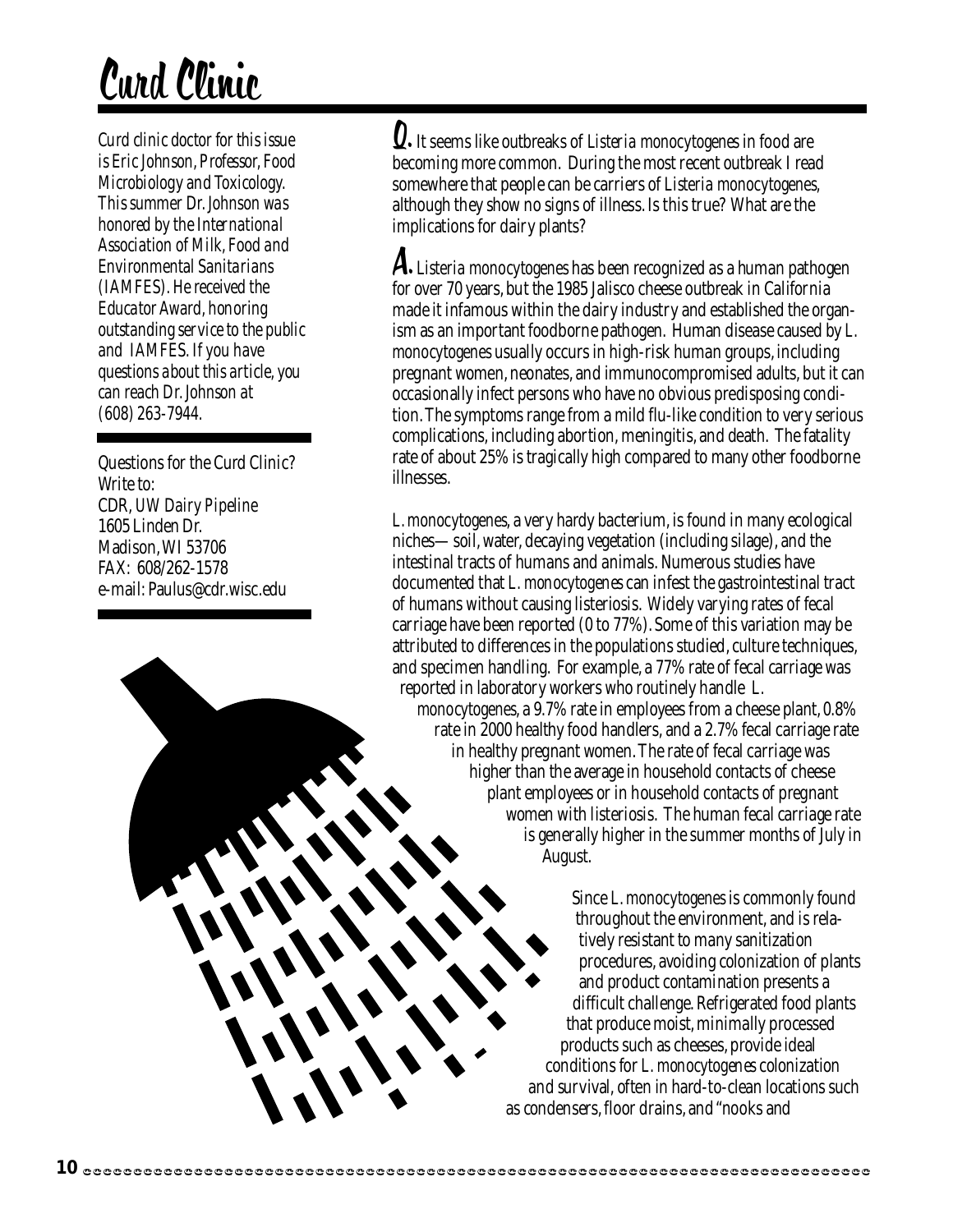crannies"in equipment. *L. monocytogenes* has been found adhering to food-contact surfaces to form a biofilm, which creates a major sanitization challenge.

Preventing plant and product contamination is best achieved by preventing the comingling of raw milk with finished product, separation of receiving and processing areas, following good manufacturing practices (GMPs) including employee sanitation, and enacting a HACCP



program. Finally, and returning to the original

question of human carriers, it does not seem practical to screen and quarantine workers that are positive for *L. monocytogenes*. It seems more practical to follow the advice listed above and wash your hands, wash your hands, wash your hands!

#### **FDA Risk Assessment**

The US Food and Drug Administration (FDA), is currently conducting a risk assessment to determine the prevalence and exposure to consumers of foodborne *Listeria monocytogenes*. Although the consequences of listeriosis can be severe, it's estimated that 2-6 % of the healthy population harbor intestinal *Listeria monocytogenes* without any sign of illness. Since the documented prevalence in both people and commonly eaten foods is much higher than the incidence of listeriosis, some experts believe that eating foods with low levels of *Listeria monocytogenes* may not be a general health hazard because it doesn't cause illness.

Historically, FDA has held a zero-tolerance position—the detection of any *Listeria monocytogenes* in a 25 gram sample means the food is adulterated. The current risk assessment will analyze information regarding the epidemiology of foodborne listeriosis, the level of contamination of foods, consumption levels and corresponding health consequences. For more information about the risk assessment, contact Richard C. Whiting, Center for Food Safety and Applied Nutrition, FDA, at (202) 260-0511.

#### **References**

The Cheese Reporter, May 14, 1999

#### **Internet resources**

http://vm.cfsan.fda.gov/~mow/chap6.html

http://www.inform.umd.edu/EdRes/Topic/AgrEnv/ndd/safefood/ LISTERIA\_THE\_ORGANISM\_AND\_THE\_DISEASE.html



Please help us keep our mailing list current! Simply phone, fax or e-mail the information requested below to:

> *The Dairy Pipeline* Center for Dairy Research 1605 Linden Dr. Madison, WI 53706 phone: 608/262-8015 fax: 608/262-1578

| <b>Zip</b>                      |
|---------------------------------|
| Country <u>________________</u> |
| $\Box$ REMOVE<br>$\square$ ADD  |